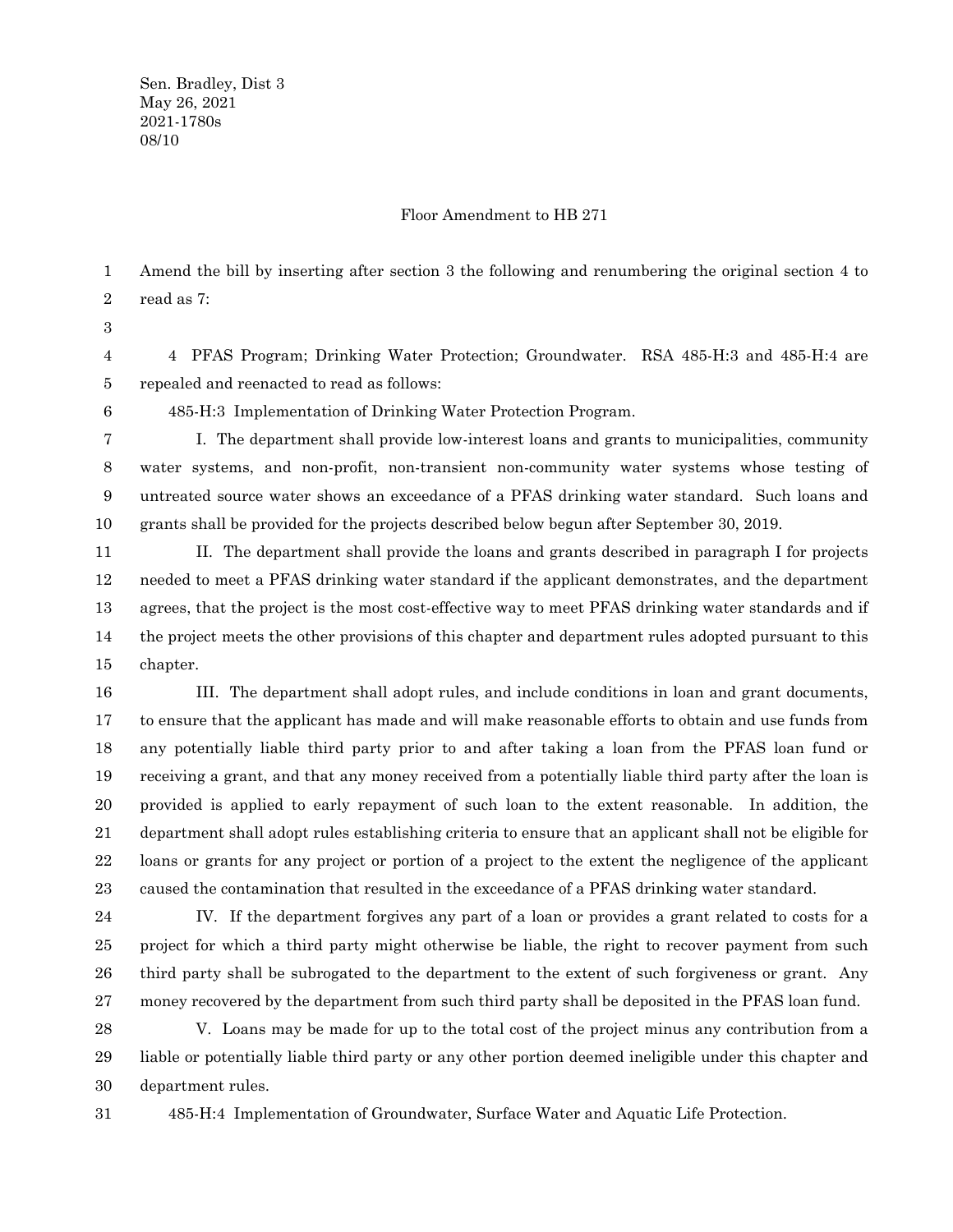#### **Floor Amendment to HB 271 - Page 2 -**

I. The department shall provide low interest loans and grants to publicly-owned and nonprofit wastewater and/or wastewater residual treatment or storage facilities that are required to treat effluent and residuals to achieve applicable PFAS standards prior to discharge or disposal. 1 2 3

II. The department shall provide the loans and grants described in paragraph I if the applicant demonstrates, and the department agrees, that the project is the most cost-effective way to meet applicable PFAS standards and if the project meets the other provisions of this chapter and department rules adopted pursuant to this chapter. The applicant shall provide evidence in the application for funding that there is not a more cost-effective way to meet applicable PFAS standards. 4 5 6 7 8 9

III. The department shall adopt rules, and include conditions in loan and grant documents, to ensure that the applicant has made reasonable efforts to obtain and use funds from any liable or potentially liable third party prior to and after taking a loan from the PFAS loan fund or receiving a grant, and that any money received from a liable or potentially liable third party at a later time is applied to early repayment of the loan from the PFAS loan fund to the extent reasonable. In addition, the department shall adopt rules establishing criteria to ensure that an applicant shall not be eligible for loans or grants for any project or portion of a project to the extent the negligence of the applicant caused the contamination that resulted in the exceedance of an applicable PFAS standard. 10 11 12 13 14 15 16 17

IV. If the department forgives any part of a loan or provides a grant related to costs for a project for which a third party might otherwise be liable, the right to recover payment from such third party shall be subrogated to the department to the extent of such forgiveness. Any money recovered by the department from such third party shall be deposited in the PFAS loan fund. 18 19 20 21

22

V. Loans may be made for up to the total cost of the project minus any contribution from a liable or potentially liable third party or any other portion deemed ineligible under this chapter and department rules. 23 24

5 Duties of the Department; Remediation Loan Forgiveness Program. Amend RSA 485-H:8 to read as follows: 25 26

- 485-H:8 Duties of the Department. 27
- 28

I. The department shall perform the following duties to the limit of available funding:

29

(a) Establishing and administrating the PFAS remediation loan *and grant* program to assist municipalities; community and non-profit, non-transient non-community water systems; and publicly owned and non-profit wastewater treatment facilities with the cost of complying with [state maximum contaminant level for] *applicable* PFAS *standards*. 30 31 32

(b) Establishing and administering a loan forgiveness program to assist disadvantaged communities with loan repayment. 33 34

(c) Awarding loan funds to projects that meet *the provisions of this chapter including* the following criteria: 35 36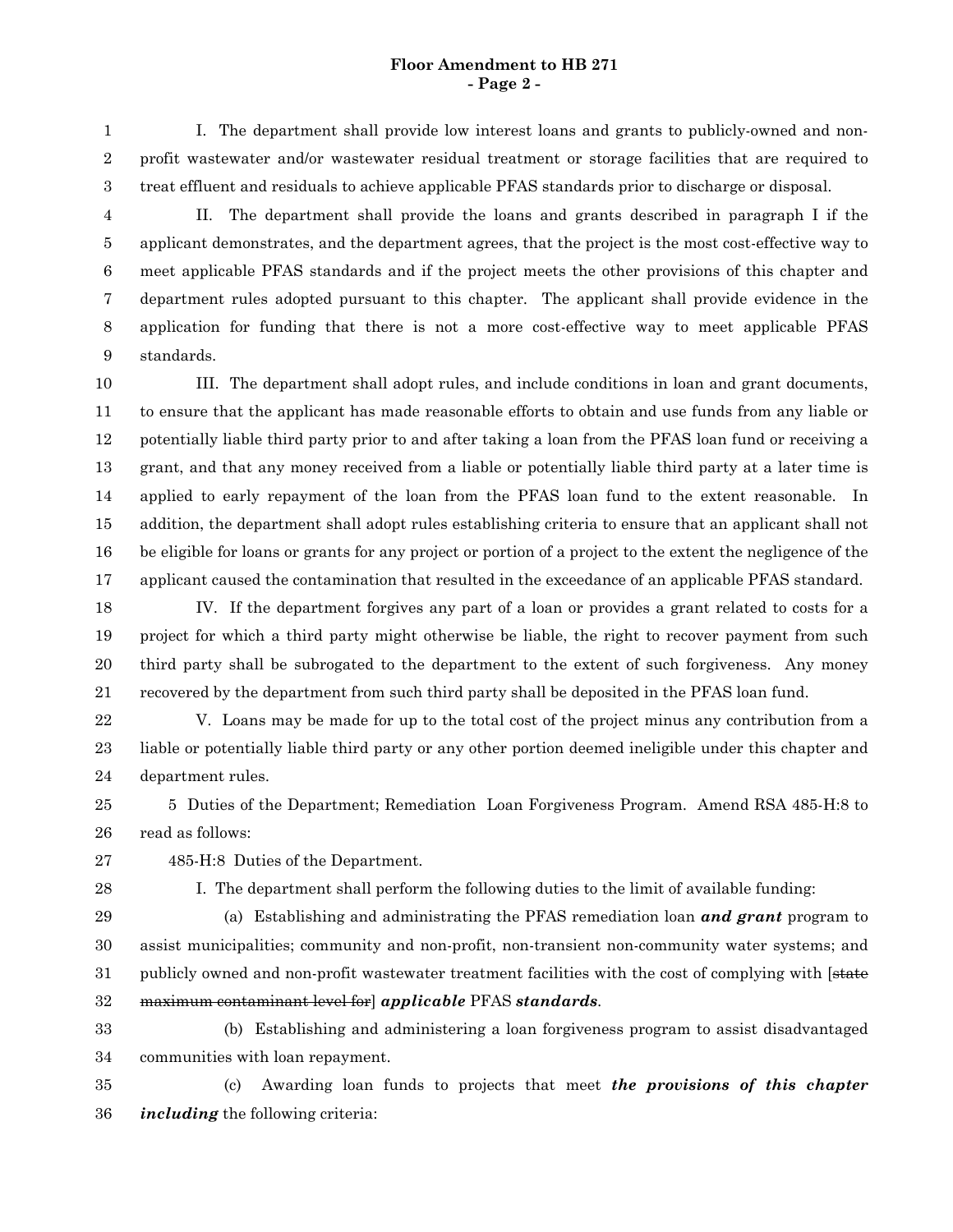## **Floor Amendment to HB 271 - Page 3 -**

(1) The project is or was necessary to comply with a [state mandated] *PFAS drinking water standard or other applicable* PFAS standard and the applicant for funding is a municipality, a community water system, or a non-profit, non-transient public water system, or a publicly-owned or non-profit wastewater and/or wastewater residual treatment or storage facility. (2) The applicant has demonstrated, to the satisfaction of the department, that  $\overline{\text{low}}$ or no-cost solutions are neither viable nor effective] *the project is the most cost-effective way to meet PFAS drinking water standards and other applicable PFAS standards*. (d) Awarding reimbursements to projects from the fund in a manner consistent with this chapter. II. Every year beginning December 1, 2020, the department shall prepare and file a report with the general court evaluating the progress made relative to PFAS contamination, the efficiency of the program established under this chapter, and whether it continues to provide the maximum benefit to New Hampshire citizens, and providing any recommendations on potential additional tasks for which the fund could be used to address PFAS contamination. 6 New Section; Grants. Amend RSA 485-H by inserting after section 10 the following new section: 485-H:11 Grants. The department, to the limit of available federal funds deposited into the fund from the American Rescue Plan Act of 2021, Public Law 117-2, shall provide grants to entities meeting the eligibility requirements of RSA 485-H:3 and RSA 485-H:4 for up to 100 percent of the total eligible cost of the project. 1 2 3 4 5 6 7 8 9 10 11 12 13 14 15 16 17 18 19 20